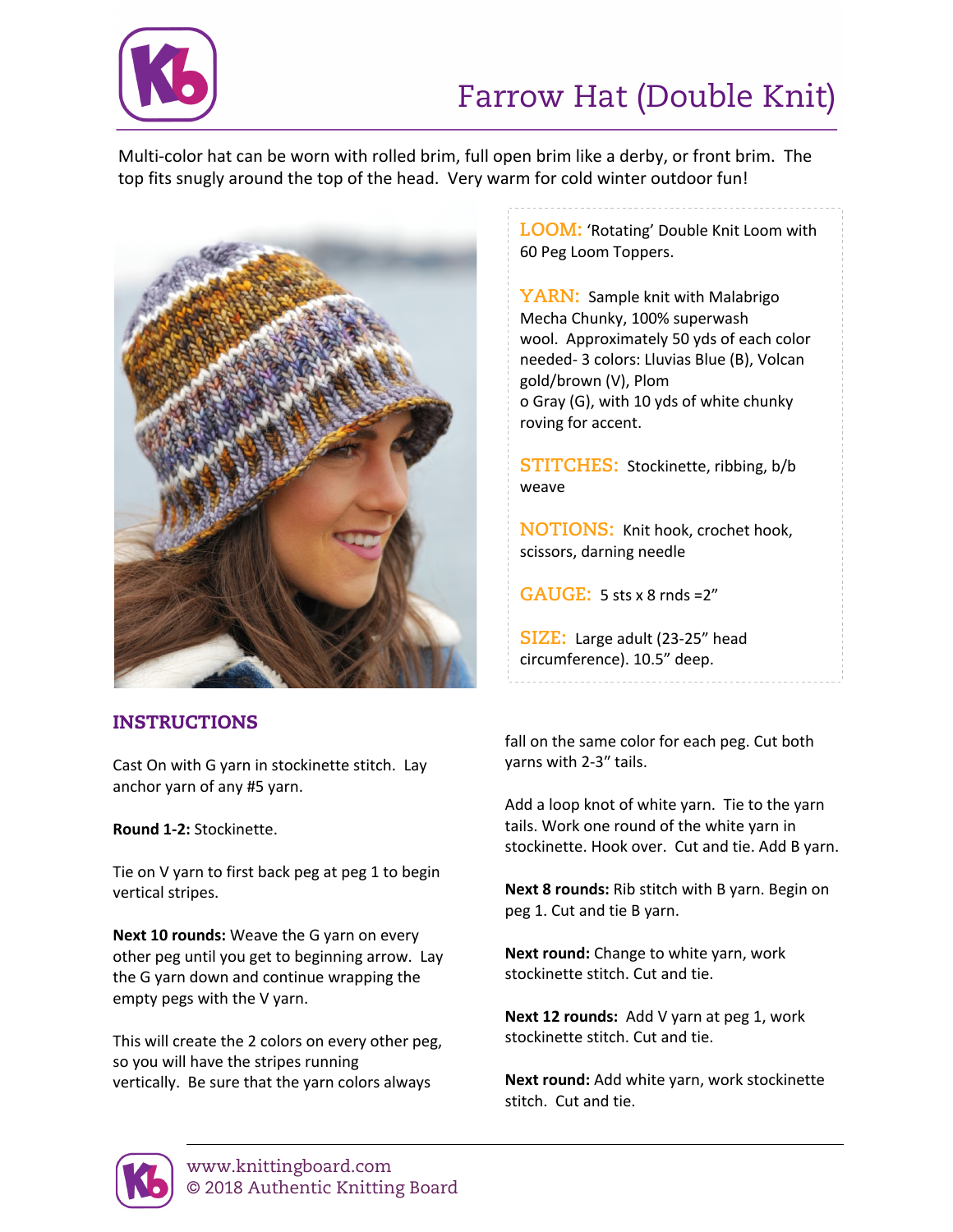

### Farrow Hat (Double Knit)

Add the G yarn for top of hat.

**Next 5 rounds:** With G yarn, stockinette stitch.

#### **HAT TOP AND DECREASE**

Decrease row: Starting at peg 1, both looms, lift one loop over to peg 2 on right, leaving a peg empty. Count 4 pegs to right, starting with peg with double loops. Lift next loop and move it to right creating another empty peg. Then count over to right, 4 pegs starting with peg with double loops, and pick up next loop. Place it on next peg to right; and continue this shift around the loom. If it seems easier, you can do this on inner loom and then the outer loom as long as the empty pegs are same stitch, and the same amount of pegs are between the double loops.

Now, you should have 12 less pegs with yarn on them, on each loom.

Work all pegs with yarn in b/b weave. This means to wrap each stitch front to back, going straight across. Work all pegs in this manner, skipping the empty pegs. Hook over all stitches; pick up both loops on the pegs with the extra loop.

Work this process for one additional rnd. All pegs will have just 2 loops. Hook over. Cut yarn leaving approximately 18" of yarn tail attached.

Move the back loops from inner loom to outer loom, being sure to match the pegs of each stitch.

Work the pegs so that you have only one loop on each of the 48 pegs being used. They should be in groups of 4 pegs.

In each set of 4 loops, move loop 1 onto peg 2. Move loop 4 onto peg 3. You now have 2 pegs with 2 loops in each set.

Work the pegs so that you have only one loop on the 2 pegs. Add the darning needle to your yarn tail.

Carefully, go around the loom picking up all the loops on the pegs. Lift the hat from the loom. Go around the loops again with the sewing yarn so that you have a very strong base to use to draw the hat closed. You are now ready to finish the top of hat.



Slowly draw the yarn snug to close in the top of hat. Take darning needle into inside of hat to do reinforcement stitches to complete the closure. Trim any yarn tails and weave into the knit.

#### **FINISHING BRIM WITH CROCHET EDGE**

Using crochet hook, insert into first stitch on anchor yarn at any starting point. Add the V yarn onto hook. Pull thru loop on hook, and pick up next loop on anchor yarn. You are creating a crochet chain on all the stitches being careful to pick up each strand separately. Continue around the brim until you meet the beginning of the crochet. Connect the first loop to the last so that you have a nice continuous edge. Pull both ends of V yarn to inside of hat, tie and weave into knit. Carefully cut the anchor at several points and remove all. Weave in any yarn tails from the color joints.

You may want to block the hat lightly to desired shape for the brim.

Wear brim of hat turned up or down, your choice.